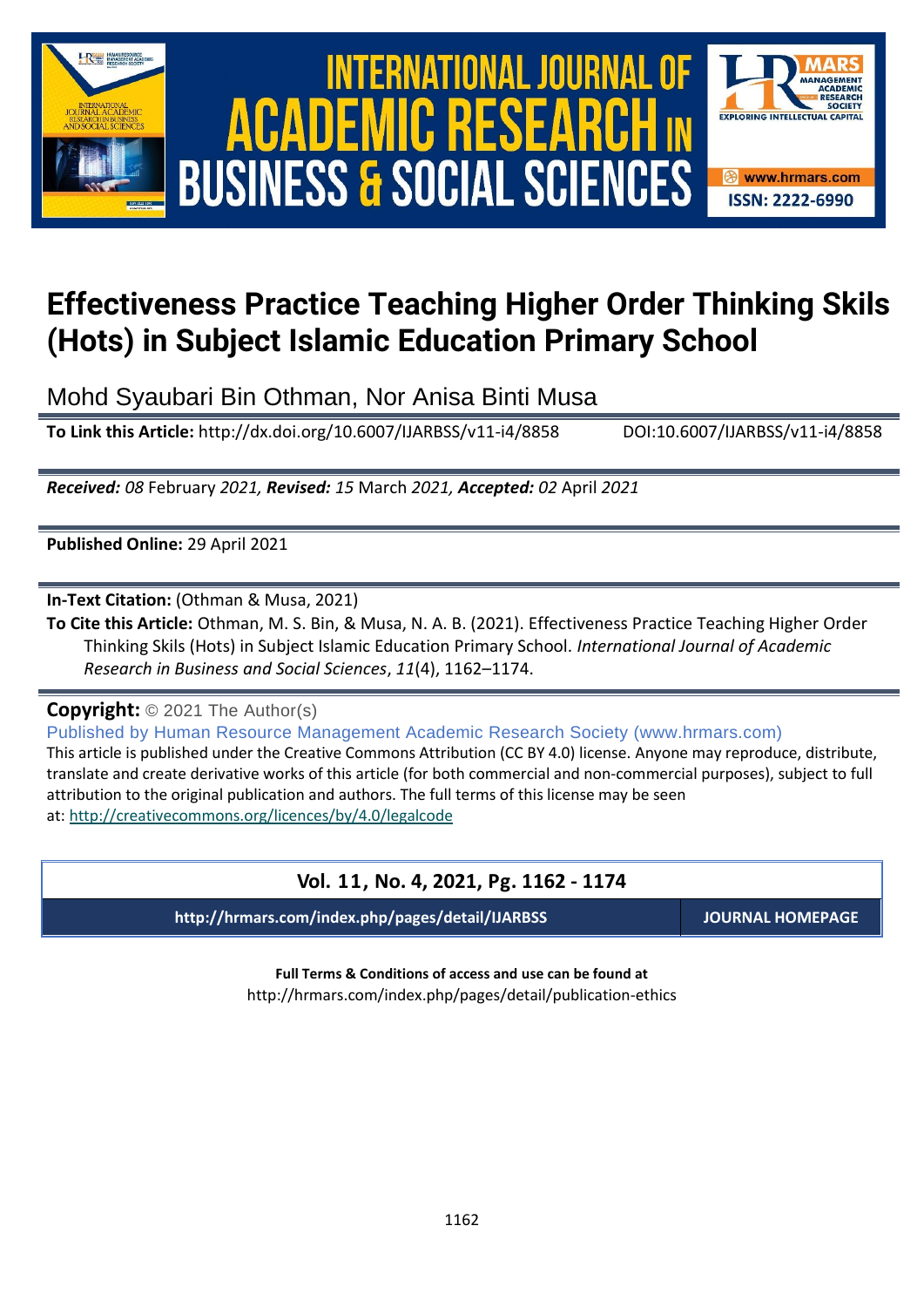

# **Effectiveness Practice Teaching Higher Order Thinking Skils (Hots) in Subject Islamic Education Primary School**

# Mohd Syaubari Bin Othman Ph.D

Fakulti Pembangunan Manusia,, Universiti Pendidikan Sultan Idris, Tanjung Malim, Perak Email: syaubari@fpm.upsi.edu.my

# Nor Anisa Binti Musa

Bahagian Pendidikan Islam, Kementerian Pelajaran Malaysia Email: anisa@moe.gov.my

# **Abstract**

This study aims to identify the initial effectiveness of teaching primary school teachers of Islamic education based on higher order thinking skills (HOTS). The study involved Perak but this study is an initial survey prior to a broader study on the run. Component higher-order thinking such as skill appeal vary, skills collating sequence, skills forecasting, skills definition and skills to create the analogy that in view of the three main components of initial teacher teaching the lesson planning, setting teaching objectives and induction set is selected as the conceptual framework. This study used a descriptive analysis (through a questionnaire). All of this data collection instrument developed by the researcher with the modification of the instrument KBAT Ministry of Education and experts involved and its contents confirmed by a reference panel of experts. Cronbach alpha reliability level value obtained is high at between (0.82173). A total of 400 teachers of Islamic education randomly selected to answer the questionnaire. Data were analyzed descriptively using percentages frequency and min. Overall, the study found the practice teaching based on higher order thinking skills is at the high level by means of the whole (4:43) and based on components of teaching practice which consists of teaching plans which recorded min (4.45), setting learning objectives listed min (4.44 ) and set induction recorded min (4:40). Implications and recommendations can give a benefit to ministries, schools, teachers and the community in improving the level of teaching practices based on higher order thinking skills (HOTS) as envisaged in the Education Development Plan 2013-2025

**Keywords**: Beginning Teaching Practice Islamic Education, Higher Order Thinking Skills, Primary.

# **Introduction**

Higher order thinking skills is a skill that requires organizing thoughts based on the ability to describe, interpret, create, reflect and correlate with the current situation. This HOTS emphasis in the education system is an extension of the implementation of critical thinking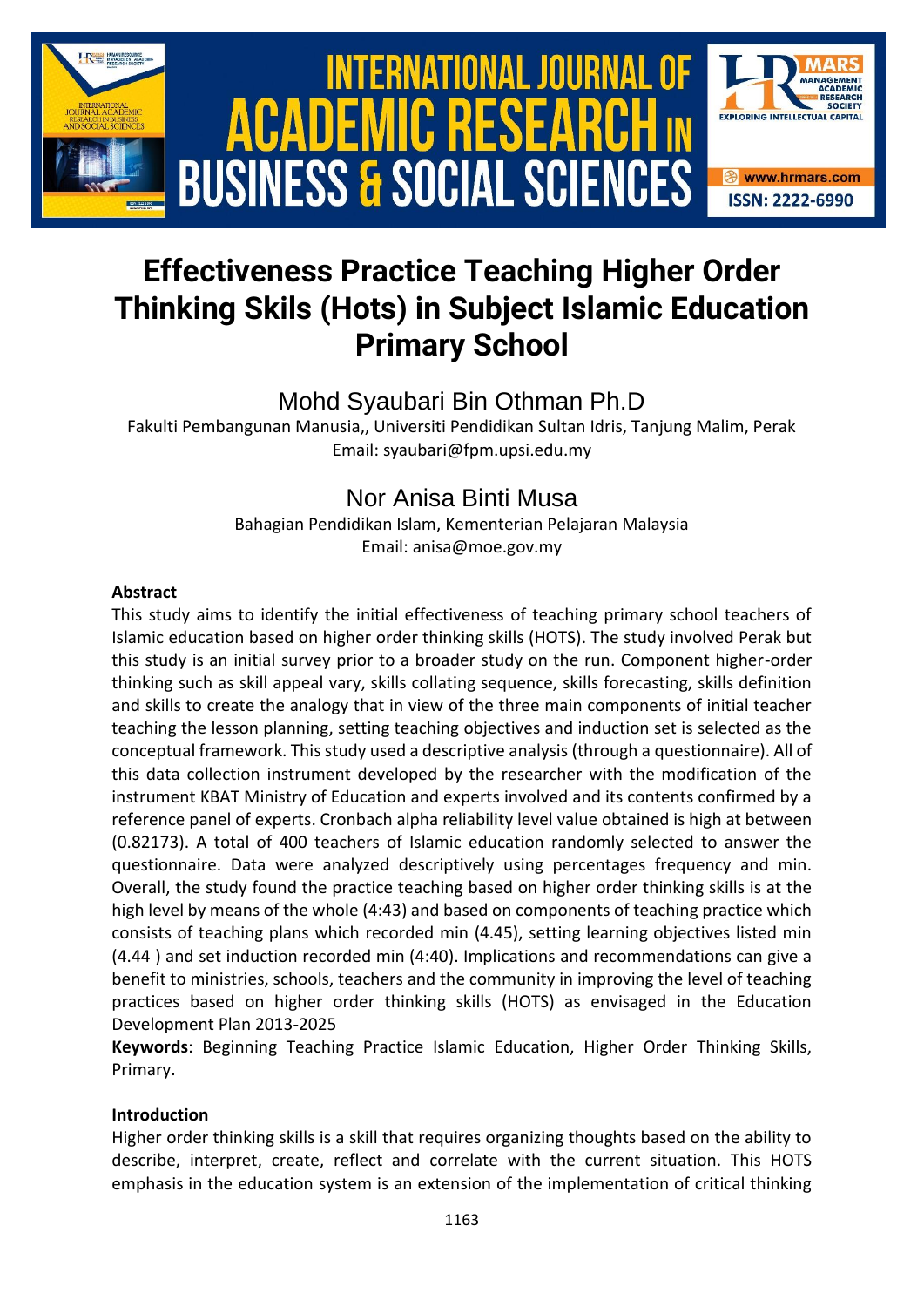skills and creative (CCTS), which was implemented in 1993. The implementation process HOTS Malaysia is sourced bloom taxonomy and modified by Anderson through the top four hierarchy apply, analyze, evaluate and create.

The transformation of the educational curriculum in Malaysian Education Development Plan (2013-2025) places great emphasis on the concept of higher order thinking skills (HOTS) capable of producing a generation has the ability in critical and creative thinking. This approach was introduced to achieve the ultimate goal of education produce more students who have a high level of cognitive ability through active learning pedagogy for the teaching and learning. However, the goal has not yet been fully achieved, the various approaches have been introduced to produce human capital that is intelligent, creative and innovative to meet the challenges of the 21st century so that the country can compete on the world stage. According to (Amabile et al., 2010).

*"If you want potential students to think and to solve the problem we need to start preparing assignments complex assignments that high thinking"*

So this notion coincides with the emphasis given by Islam, namely the ability of the mind is a key element in the formation of students' holistic balance between academic excellence and steadiness of character. Islam emphasizes the optimum use of reasonable use for hundreds of years before the western introduce, but it's not been wrought and transformed it shows that western scientists who explore these higher-order thinking. This is evident from the Quran. This is in support of expression by Muaz Bin Jabal, when asked by the Prophet s.a.w:

*"How will you judge if asked matter to you?" Mu'az said, "I will decide the matter in accordance with the law of God (the Book). When I did not find in the Al-Quran, I will decide with the Sunnah of the Messenger of Allah, I will do ijtihad in my abilities."* (Ail and Abdullah, 2016). The transformation process of Islamic Education was formulated based on the implementation of teaching in schools through modification involves the ability of the curriculum, the establishment of school culture, improving teachers' knowledge and the ability of students to apply for any content learning gained to aim. The introduction of teaching and learning oriented HOTS can implemented effectively and lead to a steady appreciation of the faith among the students (Aminullah, 2015)

# **Background Research**

# **Higher Order Thinking Skills (HOTS)**

Higher Order Thinking Skills by Brookhart (2010) is questioned, seeks, understand and analyze things to understand the thinking of themselves and others. Among the activities that can be carried to higher order thinking skills (HOTS) is through active thinking, look at the context of the environment based on different perspectives and develop each idea regularly Brookhart, (2010). So in this study will use a variable that is expertise in implementing HOTS in teaching as follows.

# **Making Skills Category**

These skills require the ability of students to develop an understanding of the differences that exist in any content categorized as acts of worship or religious customs that are categorized. And be understanding of the needs of students with knowledge of the contents of religious practices and traditions as found in the teaching content (Çelik, Arikan and Caner, 2013)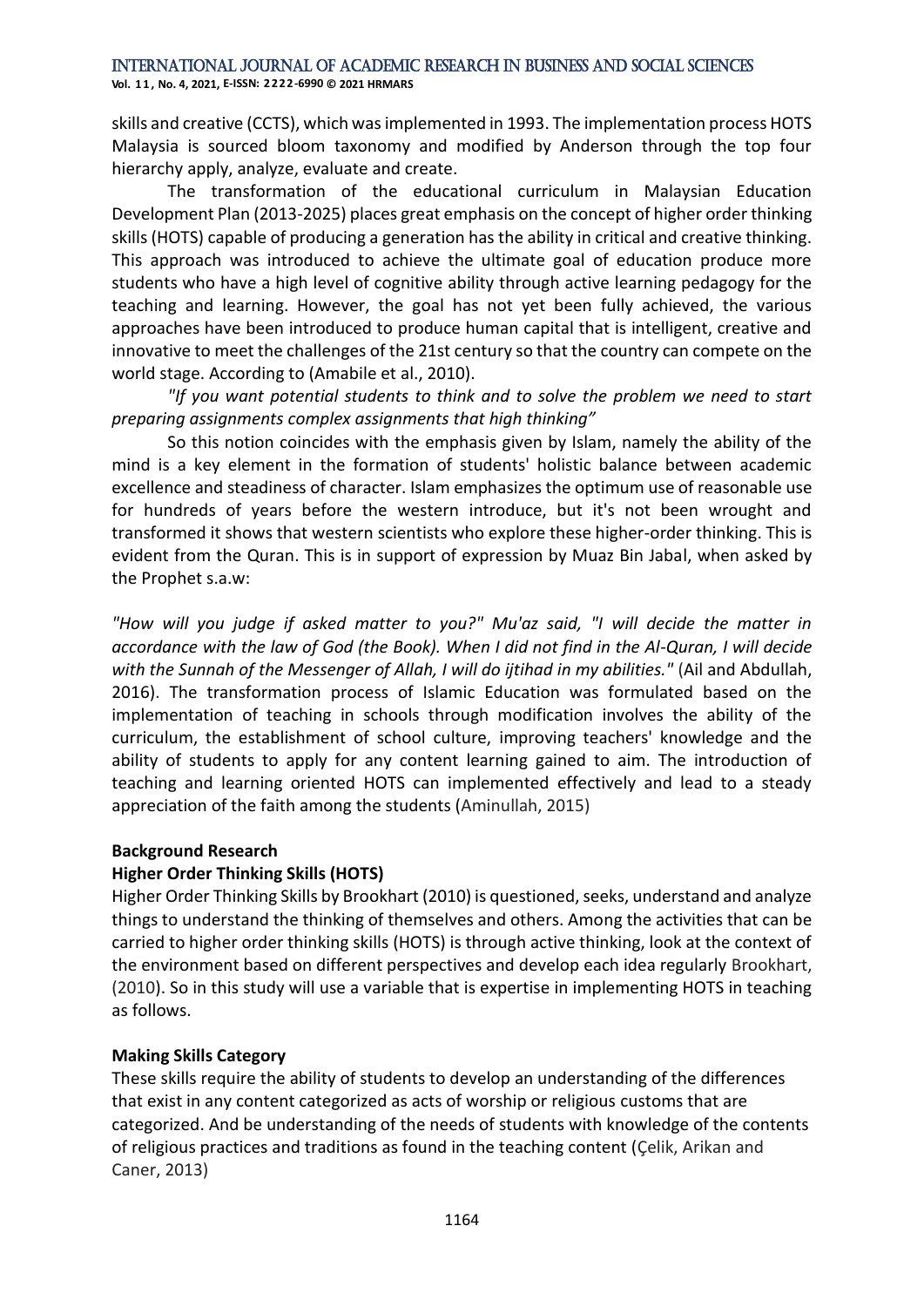**Vol. 1 1 , No. 4, 2021, E-ISSN: 2222-6990 © 2021 HRMARS**

#### **Skills Arrange in Order**

Organizers sequence is generated through the skills of critical thinking and organized. This preparation involves either from the abstract to the clarity, easy to difficult, public and priorities specific to the habit. This preparation is done by collecting the entire contents of these skills requires preparation and analysis ensure that high in order to do is to coincide with the structure of the science involved (Hashim, 2005)

#### **Skills to Make Predictions.**

Abilities to assume things are expected from the approach we use is through the terms that have been set. The ability to anticipate the need to analyze and assess the entire item to the findings should lead to the development. The ability to make predictions can be civilizing framework for analysis is part of the students (Hennessey, 2019)

#### **Abilities generate ideas**

The ability of students to develop the facts found by the knowledge presented by the teacher. The idea generation process and restructuring guidelines require that the idea was developed to coincide with the objective of needs. Idea generation process requires mastery of skills by teachers through understanding regarding how an idea that should be developed and tied in with other ideas (Kay and Greenhill, 2011)

#### **Create skills definition**

Students' ability to define a matter indicate that there is an understanding in the students. Definition of an overview of a content knowledge into a framework for further elaboration deeper. Teachers are responsible for guiding students to have skills in science content something though each student may have a variety of definitions but as long as it is within the knowledge, the definition must be received (Khalid, 2010).

HOTS implementation involves the whole learning content and components in school subjects including Islamic education. Introduction of curriculum, pedagogy and assessment that emphasize this HOTS added to the basic Primary School Standard Curriculum (KSSR) which was first introduced in 2011. The creation of this curriculum to replace the Integrated Primary School Curriculum (KBSR) requires learning to apply the concept of Islamic education and practice in everyday life in line with the emphasis which is pressed in the Quran and Sunnah (Zulkipli et al., 2020).

#### **Study References**

# **Teaching Practice for Beginning Teachers Teaching**

Beginner lessons are ranked based on the theory developed by Al-Qabisi, Robert Glaser and Ibn Khaldun include elements of lesson planning, teaching objectives and set induction.

#### **Lesson Planning**

Based on the research scientists are seven guidelines before teachers begin teaching, namely, (i) the method must be in accordance with the objectives and subjects taught (ii) the method should be suitable to the character / basic subjects taught (iii) the method must be appropriate and commensurate with the age of students (iv) the method must be able to be carried out by the teacher (iv) sufficient time to apply the relevant rules and (vii) the method selected must be compatible with the existing facilities. According Othman and Kassim (2021),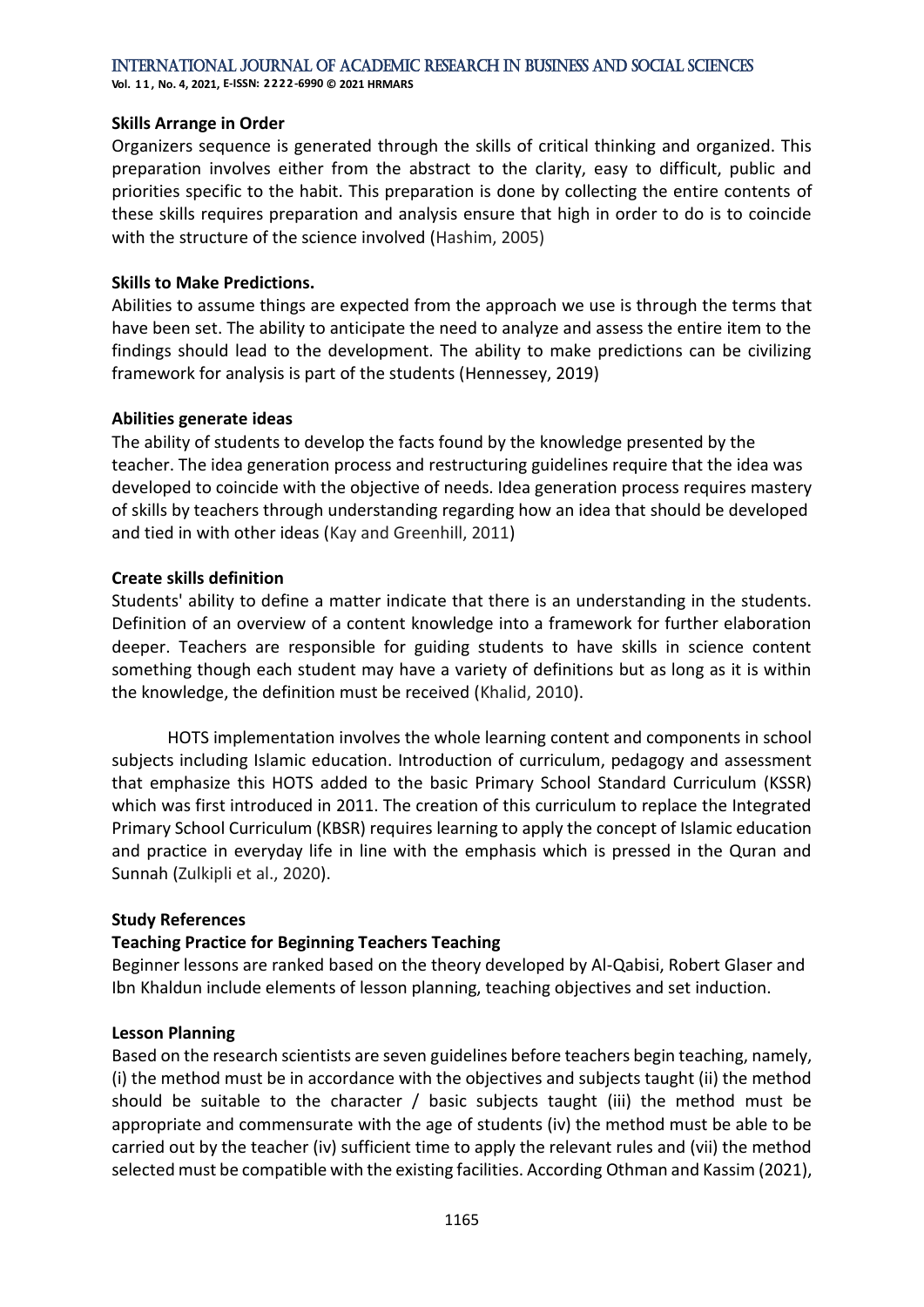**Vol. 1 1 , No. 4, 2021, E-ISSN: 2222-6990 © 2021 HRMARS**

Noh et al (2017) suggest that teachers choose methods that can provide a deeper appreciation, not only for understanding, but affects the lives of students. This method can help students focus, remember, preserve the memory and applied in daily practice.

According to the Curriculum Development Centre, Ministry of Education (2013), teaching design strategy is to build and strengthen students' interest in learning and help them to be ready to receive the next lesson and were able to continue on its own Based on the definition in the planning of teaching is the teacher's ability to analyze the implementation of all aspects of teaching and learning. This includes the selection and implementation of methods, techniques, activities, materials and time spent. (Brookhart, S. M, 2010). planning strategy used as teacher-centered, student-centered, centered material or a combination of these strategies.

Teaching strategies are more important if the teacher teaches the students who have the abilities, achievements, tendencies and interests that range. Teachers should plan the approach and methods used to teach groups of various levels. Hennessey (2019). For example, in the classroom KSSR which usually consists of a group of students who are average and excellent. Teachers had to think of a teaching strategy that consists of a variety of teaching methods to meet the needs of all groups.

In addition, each classroom has obstacles and barriers of its own such as the physical, classroom facilities, values, attitudes and backgrounds of schools and students. Therefore, teachers must not only master a variety of teaching methods but more important is how to integrate and streamline rules for forming the design teaching strategies that are most effective in teaching. Noh et al (2017). The effective planning capable produce effective teaching. Planning began before the teaching is done by taking into account all the aspects of such a syllabus, student readiness, level of knowledge of students, classroom environment and teaching aids (BBM) that exist.

#### **Setting Teaching Objectives**

Al-Qabisi encourage teachers to set goals through the teaching of teachers should continuously deepen knowledge and improve themselves with teaching skills. Said (al-Qabisi, 1955) meaning:

*When writing to the child and he could not spell the word and show the very beginning, he could not recognize and can not read reading.*

The above statement reflects the teacher made a mistake in carrying out their duties even in terms of both teaching. Teachers also said to have committed fraud should not set a goal to be achieved by the teacher and do not teach well. Therefore, al-Qabisi show firmness by placing a teacher who does not neglect to put a neat goal in teaching assignments (Suhid, et al, 2014.).

Setting objectives also refers to the manner in which a subject is taught and the objectives to be obtained from these lessons. Every good objective should reflect the views of teaching and learning goals. It aims to help students accept and understand the lessons delivered by teachers Ail et al (2016).

According to the opinion Ulwan (2002); Suhid et al (2014), the objective is a set of assumptions that are intertwined with the process of teaching and learning as well as elements that can are gained. Through this opinion, we may conclude that any objective determination should be based on the model, or the principles of learning theory and it leads to the same learning goals. The setting objectives to be aligned with various approaches to be used in teaching, for example, from the concrete to the abstract, from simple to advanced,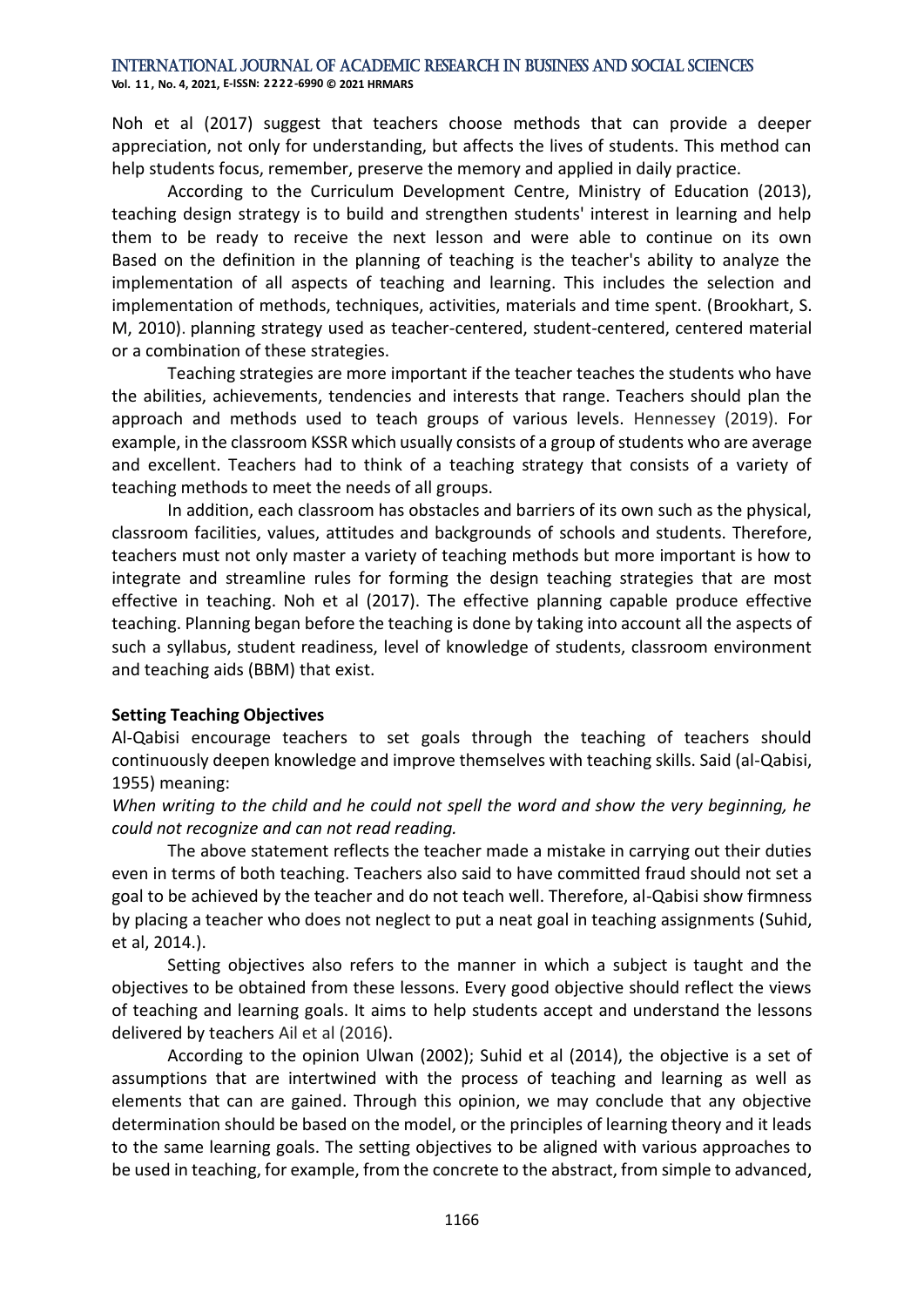**Vol. 1 1 , No. 4, 2021, E-ISSN: 2222-6990 © 2021 HRMARS**

from the whole to a particular component, from the general to the specific, from far to near, from the known to the unknown the appropriateness of teaching depends on the type of teaching students and teachers involved Jasmi et al (2010)

To practice effective teaching, teacher of Islamic education should choose suitable objectives because no one objective that coincides for a student is due to several factors caused realize the diversity of levels of cognitive students but teachers should have the objective of capacity is at least 80% of students in (Ab Halim et al, 2006, 2009 and 2010). Varying objectives can also be introduced to the student's ability to understand, organize, structure, apply and synthesize ideas such as faith in Allah, His Messenger, things and the last day is in everyday life.

#### **Induction Set**

Seman, Yusoff and Embong (2017) defines a set of induction is the process skills early in the lesson that has been designed to prepare students to pursue a teaching session while. Suhid (2014). states set induction is the beginning of a teaching process in which the main objective establish is to build the mind and arouse the interest of students to pay attention to what you want to convey, while according to Boaler (2008); Robertson (2019) states set induction is the ability to start teaching before disclosed the contents or the title of a lesson. Set a good induction will give a boost to enthusiasm, attention and put the students in a state ready to receive lessons.

According to the definition, the definition above, we can conclude that set induction is a method of teaching in which fun begin teaching skills is important because at this stage the teacher narrates his ideas to the students and inculcate into the minds of the students teaching materials to be conveyed. Meanwhile, teachers also need to create interest and motivate the students have a preparedness to learn and think about the knowledge and skills that are presented by the teacher in ensuring the implementation of higher order thinking skills (HOTS) can be carried out in full.

Othman and Kassim( 2021) states that for every success in the induction set in the beginning of the lesson, the teacher shall comply with the following principles: i) Set the induction of beginning teaching is supposed to mean to the students in terms of attracting attention through fun activities and create curiosity, suitable to the student experience, ability and age. ii) Set a good induction will establish motivation to pay attention to start with something simple and does not take time. iii) Induction Set should have relevance to the content and objectives of the lesson with the teacher explains structured so that students can make connections. iv) Set Induction must be related to students' existing knowledge related topics either previously or teaching other subjects that have been studied.

#### **Statement of Problem**

Quran emphasizes the use of common elements that should involve comprehension, application, appreciation and application in everyday life. Debated the role of reason in the Qur'an with the goal of understanding how humans can use in tandem with the changing human thought in this century. This can be explained through the word of God swt means: (Al-Shafi'i, 2010).

*"Do they not consider the kingdom of the heavens and the earth and everything that Allah has created, and (think) their destruction may have been nearby? So, in which more after (the coming of the Quran) will they believe?"* (Al-Araf, 7: 185).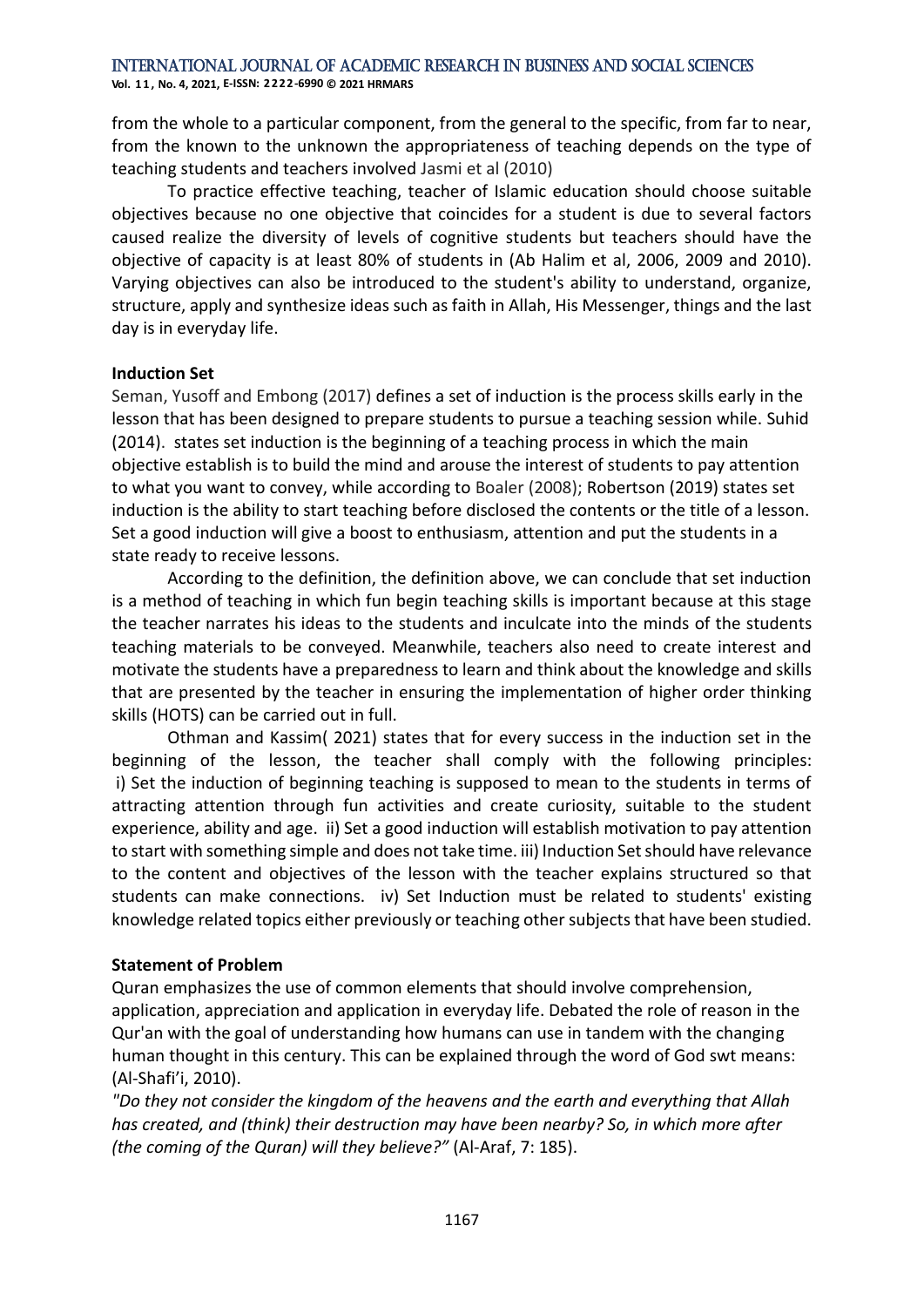**Vol. 1 1 , No. 4, 2021, E-ISSN: 2222-6990 © 2021 HRMARS**

The cultural development process of this sense applied to the educational process which is fundamental to the development of the use of reason and thought challenged with higher among students and is in line with the requirements of the Quran and Sunnah (Aminullah, 2015). Although the main focus on subjects such as math and science, subjects of Islamic education is no exception in applying the elements of higher-order thinking as it is a call that has been set in the drawing this Al-Quran (Ail et al., 2016).

Framework for the use of reason is the ability of the world community believe that the knowledge and skills needed by students to meet the challenges of the 21st century. Although there are differences in purpose terminalogy skills of the 21st century (21st century skills) among the countries in the world, but all of them focus on knowledge, skills and values (Saavedra & Opfer, 2012). In addition, a report by consultants Kestrel Education of England and 21st Century School of the United States in 2011 states that higher-order thinking among teachers and students in Malaysia is still low. Based on research conducted for teachers implement instructional containing pedagogy based on higher order thinking skills (HOTS), it seeks to increase the understanding and practice changes in attitude (Boaler, 2008, Ministry of Education, 2014).

Based on studies conducted by (Ab. Halim et al, 2010) in a study of 89 of the 91 students were interviewed and made observations on the state of Selangor, Perak and Terengganu have found that teaching methods are often used by teachers lecture method and description in teaching Islamic education. This means that teaching and learning methods of Islamic education is teacher-centered and this affects the level of students' understanding of how to applying the lessons delivered by teachers among students. This study was supported by research (Wan Hassan et al, 2013) found that teachers of Islamic education in the teaching of Islamic education, the use of teaching aids (BBM) in the teaching of Islamic education in schools is moderate only because the focus of instruction on methods lighting only. This is contrary to the teaching practices KBAT which requires fuel used optimally to explain a problem, especially issues of faith that should be displayed using video, interactive Internet and virtual networks.

This is in line with studies carried out by Jasmi et al (2010) found that Islamic education teachers delivering lessons using 80% lecture and lecture methods in an allotted time. This causes the element to create boredom, no understanding, cannot associate with the current situation, drowsiness and loss of concentration among students. This is evidenced by a study Çelik et al (2013), the educational process is carried out to the students of the primary school level, the formation of the elements of imagination, animation, fantasy and musicals are among the approaches suitable in the process of effective teaching to the children aged7- 12years.

 As a result, a generation of Muslims who produced it may be wise and high level of academic development but in fact the inability to translate the knowledge acquired in the form of a steady appreciation of the faith and in accordance with the laws of Allah S.W.T and this balance needs to be practiced in every student and this is HOTS needs to be done in tandem with the implementation of Islamic education of other subjects such as science and mathematics (Hashim, 2005; Khalid, 2010)

Therefore, the study looked at the practice of teacher education based on higher order thinking skills (HOTS) in the primary division of three main components, namely the start of teaching, development of teaching and teaching cover. Potential higher-order thinking skills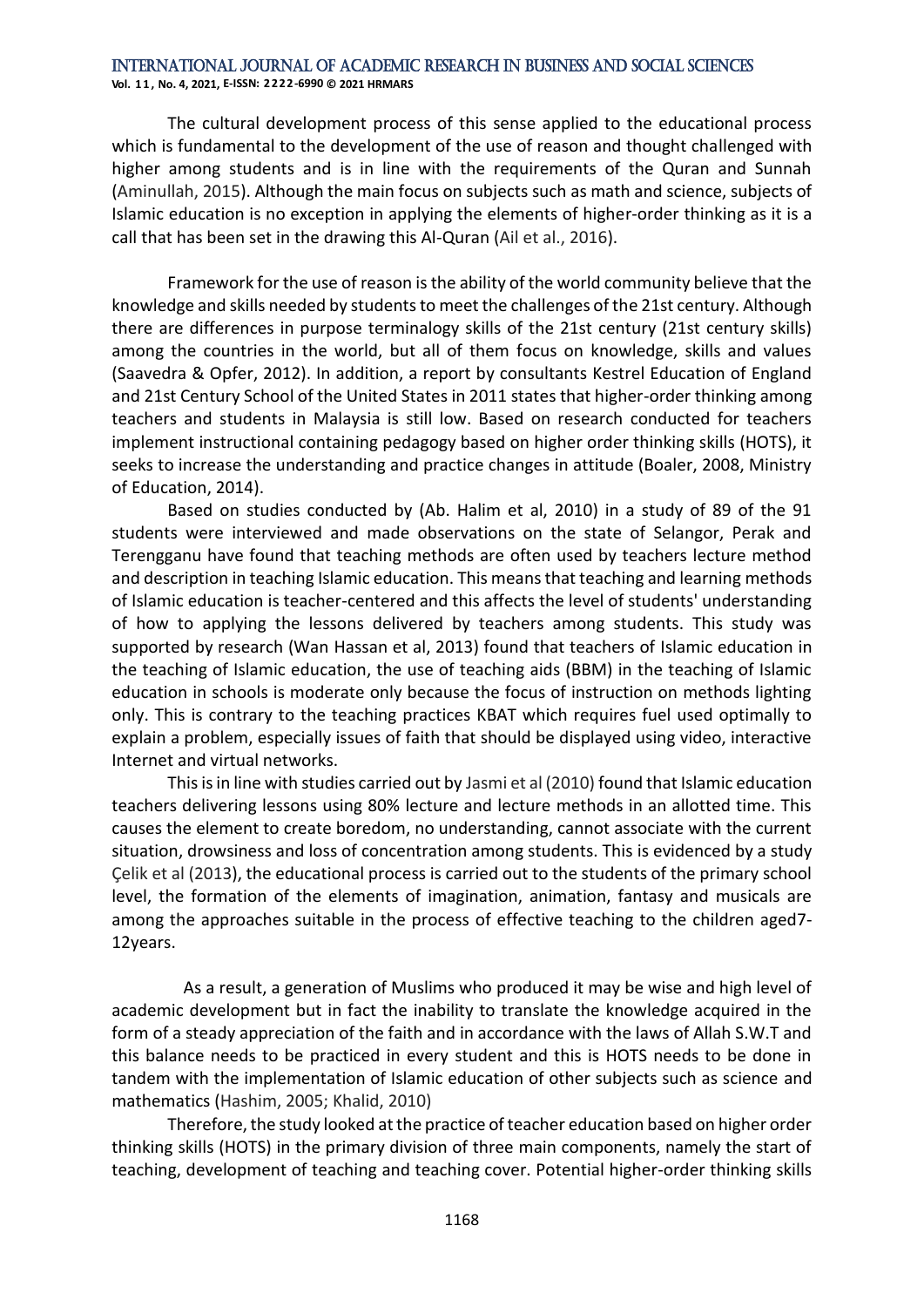International Journal of Academic Research in Business and Social Sciences **Vol. 1 1 , No. 4, 2021, E-ISSN: 2222-6990 © 2021 HRMARS**

are seen by (making skills category, arrange in order, make predictions, compare and contrast, generate skills and generate ideas, create a definition, metaphors and analogies create skills).

#### **Research Objective**

i) Identify lesson plans based on Higher Order Thinking Skills (HOTS) in the subject of Islamic education in primary schools.

ii) Identify the objective determination based on the teaching of Higher Order Thinking Skills (HOTS) in the subject of Islamic education in primary schools.

iii) Identify induction set of teaching based on Higher Order Thinking Skills (HOTS) in the subject of Islamic education in primary schools.

#### **Research Methodology**

#### **Design Review**

The design of this study is a quantitative survey method. The finding is seen through the numbers and estimates that include a certain formula. According to (Creswell, 2009) the survey method is a specific way to gather information about a large group of the population. This survey method using a questionnaire aimed at assessing which involves three main components.

a) Planning Teaching.

b) The teaching objectives.

c) Set Induction.

This study is preliminary surveys that only use questionnaires and methods of measurement based on descriptive analysis of the test means for determining the characteristics of variables without generalizes. The study used an instrument how to start teaching effectiveness based on higher order thinking skills (HOTS) has been implemented in the teaching of Islamic education.

#### **Population and Sample.**

This study involved the teachers of Islamic Education for primary schools in Malaysia, totaling 400 people with seat represents the 5 zones studies in areas involving Kedah, Selangor, Malacca, Terengganu and Sarawak. The total number of teachers of Islamic Education in Malaysia is 38, 502 people based on information from the Education Division, Ministry of Education but under the table Krejcie and Morgan (1970) through a sampling of the population, the number of suitable set of 382 people however, in this study using the 400 teachers participated in this study. The teachers were selected among the teachers who teach based on gender, academic qualifications, age and teaching experience.

#### **Research Instrument.**

The instrument or instruments used in this test is a set of questionnaires. This questionnaire is divided into two parts. At the top I found a few items regarding the background of the respondents. In part II is an instrument that consists of 30 questions related to the question of the application of KBAT in teaching. All questionnaires are examined in advance to ascertain the respondents were in the right direction to provide the information as needed. After believes the items of the questionnaire, the researchers tested the respondents Konting (1990); Pallant (2020). This questionnaire has been modified from i) an instrument of teaching based on HOTS developed by the MOE. ii) survey conducted in practice PHD thesis teaching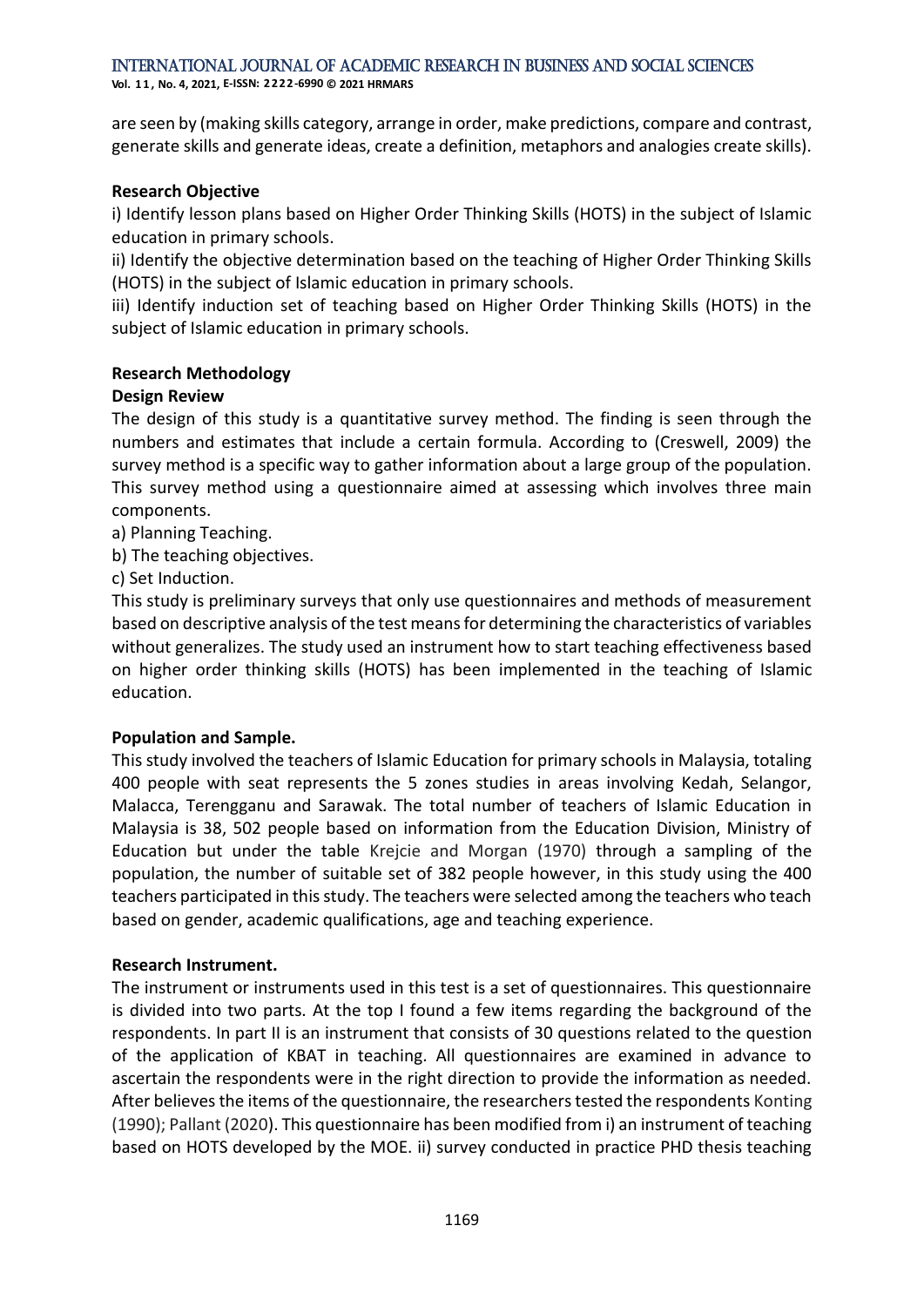**Vol. 1 1 , No. 4, 2021, E-ISSN: 2222-6990 © 2021 HRMARS**

by pastor Aderi Che Noh and Paharuddin Arbain. iii) KBAT assessment instrument developed by the Malaysian Examination Board

### **Data Collection and Analysis.**

The findings obtained data will be analyzed by researchers to answer this research question. From the data obtained it is hoped that researchers can identify the practice of teaching Islamic education based on higher order thinking skills with a view from the perspective of primary school.

 The reliability of the questionnaire is at a high level, namely Alpha value recorded (0.82173). SPSS 20.0 was used to find the frequency, percentage and mean Konting (1990); Pallant (2020). Table 2 shows the reliability of the components for planning teaching (0.7727), the teaching objectives (0.8905) and Induction set (0.8020).

| Variable Value           | Alpha  |  |
|--------------------------|--------|--|
| <b>Planning Teaching</b> | 0.7727 |  |
| The Teaching Objektives  | 0.8905 |  |
| Induction Set            | 0.8020 |  |

#### **Figure 2: Value of Coefficient Reliability Survey Instruments**

Five-point Likert scale has been used in this study. Method score used is Strongly Disagree (STS) with a score of 1 point, Disagree (TS) with a score of 2 points, Less Sure (KP) with a score of 3 points, Agree (S) with a score of 4 points and Strongly Agree (SS) with a score of 5 points. The data obtained is analyzed using descriptive statistics such as frequencies, percentages and means.

# **Discussion.**

Discussions related findings are based on teaching elementary component consisting of lesson planning, setting teaching objectives and set induction.

# **The Findings Lesson Planning**

The researchers found that the application of BAT in the subject of Islamic education among primary school teachers in the planning of teaching at the high level with the mean average (4:43). Based on the findings of lesson plans, recorded the highest mean a teacher is always set design based on the analysis of the titles that have been taught before. This proves the teacher is always concerned with the design elements that will set should be based on the ability of students who obtained from the previous study. This shows the high level thinking skills element is always given emphasis by teachers of Islamic education in the classroom. But the improvements to be carried out on teachers to apply for student opinion regarding planning of instruction, because the allotted time is limited, so planning is limited habits and not be comprehensive. In terms Overall, the study found that the practice exists in the planning practices of teaching Islamic education.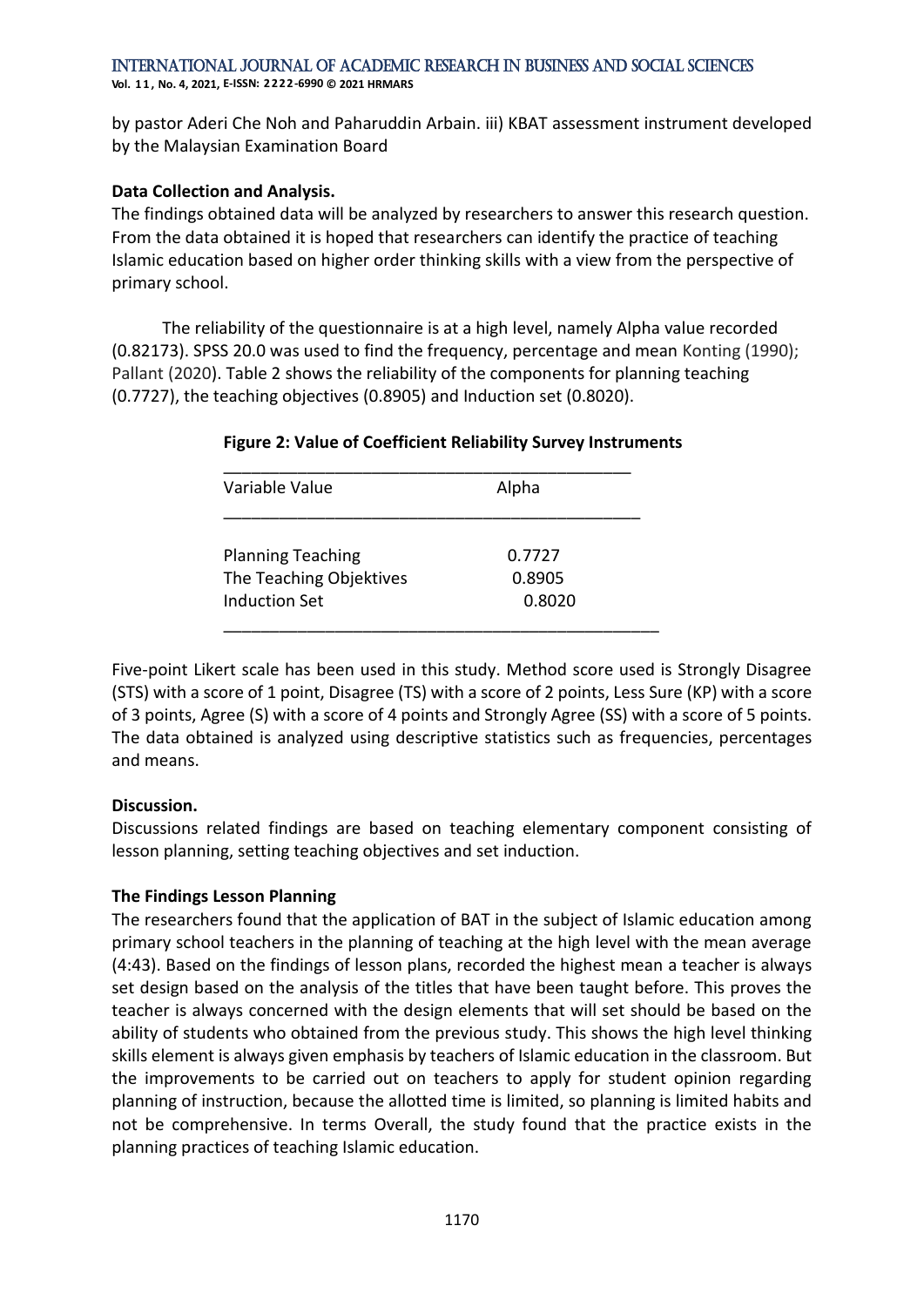**Vol. 1 1 , No. 4, 2021, E-ISSN: 2222-6990 © 2021 HRMARS**

#### **The Result of the Determination of Learning Objectives**

Teachers apply HOTS on the establishment of learning objectives are at a high level with the mean average (4.39). Based on the findings for the development of teaching, had the highest mean percentage of teachers determine students' understanding through objectives in the subject to a predetermined measure. This proves the teacher using the clear objective to improve the ability of students through activities such as group work, study subjects and skills to analyze a topic in teaching. This indicates that careful planning and clear in applying the elements of higher order thinking skills (HOTS) by a teacher of Islamic education in the but the improvements to be carried out on teachers allow time for students to understand the objectives clearly, this approach is difficult to implement in primary schools because the ability to understand the concept of the goal of a teaching content in low level and require continuous guidance to ensure students understand what purpose it teaches a title.

#### **Findings Set Induction**

Teachers apply HOTS on the induction is set at a high level with the mean average (4:40). Based on the findings of set induction recorded the highest mean is related to the induction of teachers do set while teaching students to understand the relevance of the topics to be taught. This proves that teachers give students the freedom to make the application based on the level of understanding, ability and the ability of students but in the end the teacher will make a summary of the current set of induction, but part of the process of applying higher order thinking skills that are student-centered, accordingly students are exposed to the process of induction set in do. This demonstrates the understanding of Islamic education teachers in implementing a set of induction based on higher order thinking skills (HOTS) to be applied to the students.

But the study found, there are still teachers measure the induction set is only intended for the exam only to the acquisition of knowledge rather than as teachers are bound by the prescribed dosage. Besides set of induction based on the ability of students is a matter that requires consideration among Islamic education teachers. In terms of the overall picture through this initial survey found that high inherent practice of induction set of teaching Islamic education based on higher order thinking skills (HOTS) in Malaysia.

#### **Overall Findings**

This indicates that the application of HOTS indeed occur in practice initial teacher education but some improvements need to be done such as student interaction with fellow students during the process of induction set is executed, control discussions among students and teachers through the establishment of objective view student mastery through HOTS can achieved over as envisaged by the Ministry of Education. In addition, through this study, the ability of teachers to produce HOTS through an organized plan of teachers. In addition, the results of this study show some improvement in the planning stage of teaching, setting learning objectives and set induction should emphasize aspects of the following, namely, the activities carried out shall be by designing a continuous whether HOTS implemented or not and it should include Overall teaching.

#### **Conclusion**

Based on this study clearly shows the significant relationship and contribution of each component of teacher teaching especially the implementation of rehabilitation and enrichment methods, lesson planning, implementation of induction set and delivery of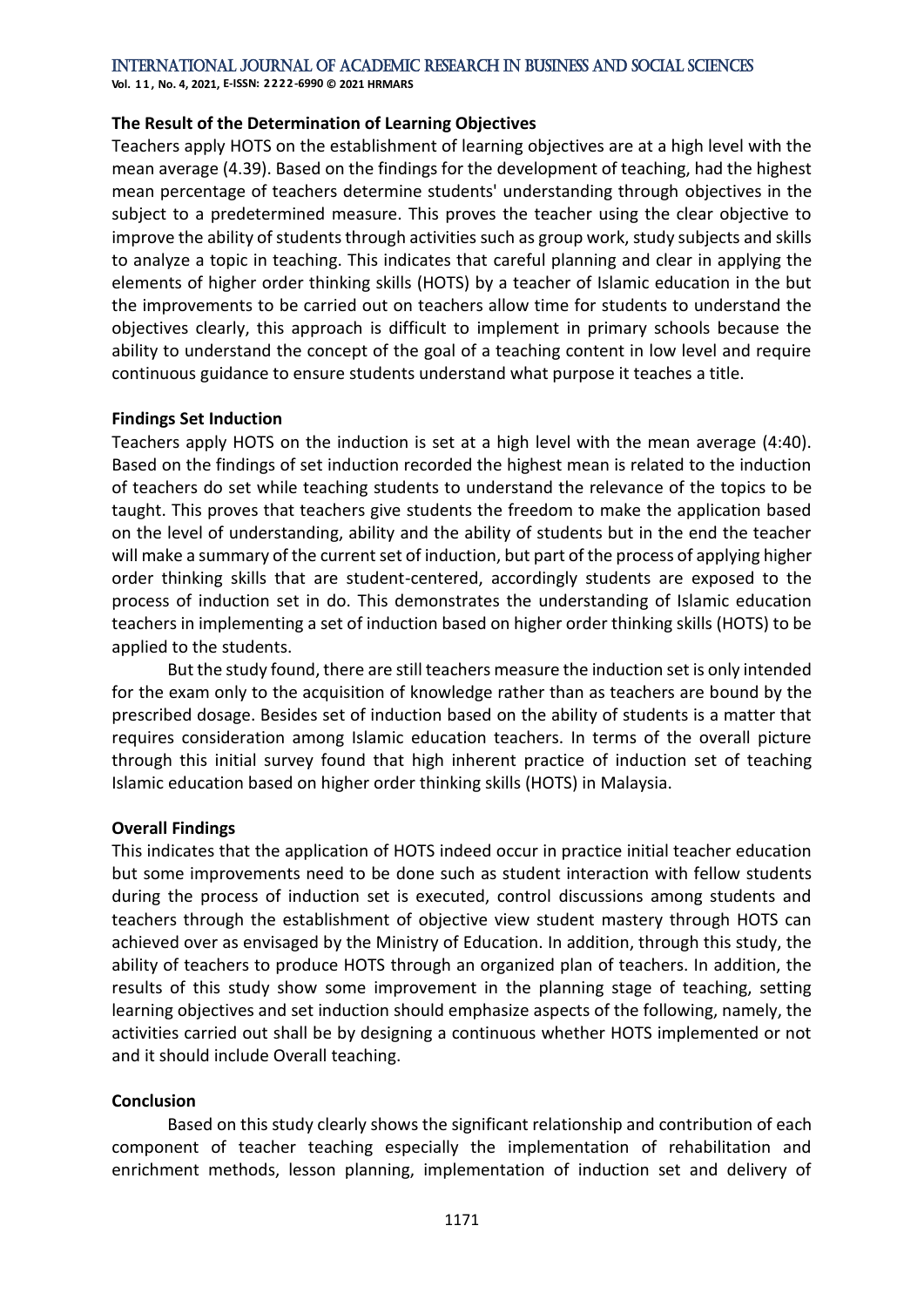**Vol. 1 1 , No. 4, 2021, E-ISSN: 2222-6990 © 2021 HRMARS**

teaching content with the implementation of GPI teaching composition that integrates HOTS. In this regard, Islamic Education Teachers that implementation of teaching that integrates HOTS need to emphasize the components found in teaching with parallel aspects of knowledge, skills and high preparation

The formation of the Malaysian Education Development Plan (PPPM 2013-2025) sets six main thrusts with one of them being to produce students who are capable of thinking skills in the learning process. Yet to fulfill that desire, it becomes a requirement for Islamic Education Teachers to have the knowledge, skills and planning to implement thinking skills in the teaching process

Therefore, it is necessary for the MOE to increase exposure through training, seminars or programs that can enrich the level of knowledge of teachers, improve skills and enable preparation to ensure an effective T&L process. This study also shows that the approach of teachers in the classroom needs to balance the level of ability of weak and excellent students which is a major contributing factor in the implementation process of the integration of HOTS. In addition, lesson planning, implementation of induction sets and delivery of teaching content also need to be enhanced and controlled by the Islamic Education Teachers because these factors are among the contributors to the implementation of the integration of HOTS in the classroom. The overall relationship of the findings in terms of theory and model can be explained through figure 1





#### **Guidance**

- (IK) Ibn Khaldun's intellect ranking model
- (AQ) Al-Qabisi's teaching model
- (AB) Bloom & Anderson's taxonomic theory of thought
- (LF) Le Francois teaching model
- (ANW) Abdullah Nasih 'Ulwan's teaching model.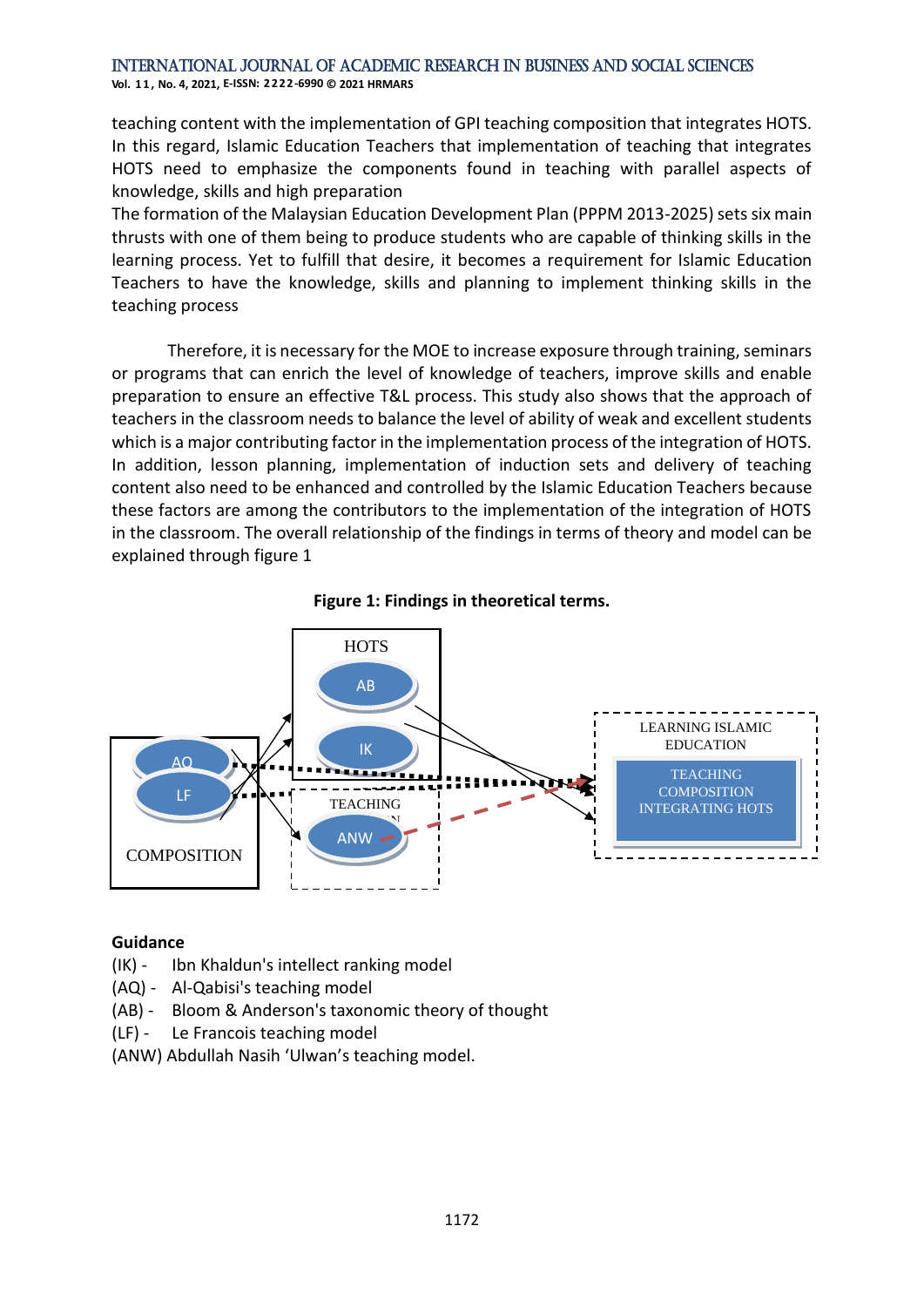**Vol. 1 1 , No. 4, 2021, E-ISSN: 2222-6990 © 2021 HRMARS**

# **References**

Al Quran.

- Ail, N. M. M., & Abdullah, Z. (2016). Murabbi Leadership Model in MRSM and Malaysian Secondary Schools. *Educational Leader (Pemimpin Pendidikan)*, *4*, 124-136.
- Aminullah, E. (2015). Learning, R&D Intensity and Economic Prosperity in Low R&D countries (LRDCs): envisioning the Indonesian future. In *Yogyakarta: Paper presented in Asialics 2015 Conference, Yogyakarta, November* (pp. 15-17).
- Boaler, J. (2008). Promoting 'relational equity'and high mathematics achievement through an innovative mixed‐ability approach. *British Educational Research Journal*, *34*(2), 167- 194.
- Brookhart, S. M. (2010). *How to assess higher-order thinking skills in your classroom*. ASCD.
- Çelik, S., Arikan, A., & Caner, M. (2013). In the Eyes of Turkish EFL Learners: What Makes an Effective Foreign Language Teacher?. *Online Submission*.
- Cohen, L. (2007). Lawrence Manion, and Keith Morrison. *Research methods in education*.
- Creswell, J. W. (2002). *Educational research: Planning, conducting, and evaluating quantitative* (pp. 146-166). Upper Saddle River, NJ: Prentice Hall.
- Hashim, R. (2005). Rethinking Islamic education in facing the challenges of the twenty-first century. *American Journal of Islamic Social Sciences*, *22*(4), 133.
- Hennessey, B. A. (2019). 18 Motivation and Creativity. *The Cambridge Handbook of Creativity*, 374.
- Jasmi, K. A., Tamuri, A. H., Hamzah, M. I. M., & Izham, M. (2010). Faktor Pentadbir dan Pengetua dalam kecemerlangan Guru Cemerlang Pendidikan Islam dan Guru di sekolah menengah: Satu kajian kes. *Journal of Islamic and Arabic Education*, *2*(1), 13- 20.
- Kay, K., & Greenhill, V. (2011). Twenty-first century students need 21st century skills. In *Bringing schools into the 21st century* (pp. 41-65). Springer, Dordrecht.
- Khalid, T. (2010). An integrated inquiry activity in an elementary teaching methods classroom. *Science Activities*, *47*(1), 29-34.
- Konting, M. M. (1990). *Kaedah penyelidikan pendidikan*. Dewan Bahasa dan Pustaka.
- Krejcie, R. V., & Morgan, D. W. (1970). Determining sample size for research activities. *Educational and psychological measurement*, *30*(3), 607-610.
- Nagappan, R. (1998). *Teaching higher-order thinking skills in language classrooms: The need for transformation of teaching practice*. Michigan State University.
- Noh, M. A. C., Ajmain, M. T., & Rahman, E. Z. E. A. (2017). *Teachers' Practice of Higher Order Thinking Skills in the Lesson of Islamic Education*. 3(2), 1-13
- Othman, M. S., & Kassim, A. Y. (2021). Keberkesanan Amalan Pengajaran Guru Pendidikan Islam Menerusi Kemahiran Berfikir Aras Tinggi (Kbat) Di Dalam Mata Pelajaran Pendidikan Islam Sekolah Rendah Negeri Perak (The Effectiveness of Teaching Practice among the Islamic Education Teachers Through High Order Thinking Skills (HOTS) in The Islamic Education Subject in The State of Perak). *UMRAN-International Journal of Islamic and Civilizational Studies*, *8*(1), 75-86.
- Pallant, J. (2020). *SPSS survival manual: A step by step guide to data analysis using IBM SPSS*. Routledge.
- Robertson, P. (2019). *Senior Editor*: Paul Robertson.
- Saavedra, A. R., & Opfer, V. D. (2012). Learning 21st-century skills requires 21st-century teaching. *Phi Delta Kappan*, *94*(2), 8-13.